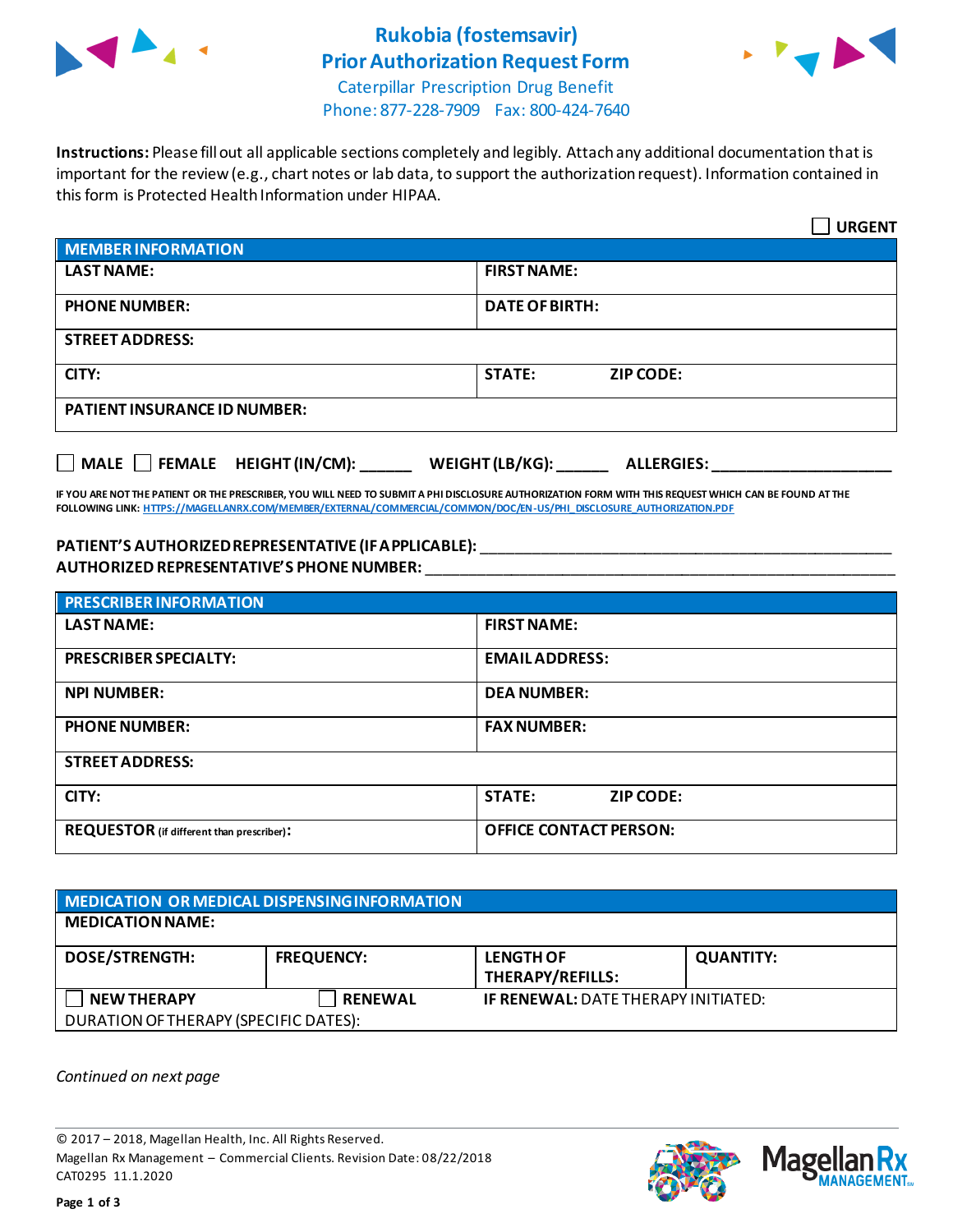

## **Rukobia (fostemsavir) Prior Authorization Request Form**



Caterpillar Prescription Drug Benefit Phone: 877-228-7909 Fax: 800-424-7640

| MEMBER'S LAST NAME:                                                                                                                                                                                                                                                                                                                                                                                                                                                                                                             | <b>MEMBER'S FIRST NAME:</b>                                                                     |                                                           |  |  |
|---------------------------------------------------------------------------------------------------------------------------------------------------------------------------------------------------------------------------------------------------------------------------------------------------------------------------------------------------------------------------------------------------------------------------------------------------------------------------------------------------------------------------------|-------------------------------------------------------------------------------------------------|-----------------------------------------------------------|--|--|
|                                                                                                                                                                                                                                                                                                                                                                                                                                                                                                                                 | 1. HAS THE PATIENT TRIED ANY OTHER MEDICATIONS FOR THIS CONDITION?                              | $\vert$ YES (if yes, complete below) $\vert$<br><b>NO</b> |  |  |
| <b>MEDICATION/THERAPY (SPECIFY</b><br>DRUG NAME AND DOSAGE):                                                                                                                                                                                                                                                                                                                                                                                                                                                                    | <b>DURATION OF THERAPY (SPECIFY</b><br>DATES):                                                  | <b>RESPONSE/REASON FOR</b><br><b>FAILURE/ALLERGY:</b>     |  |  |
| <b>2. LIST DIAGNOSES:</b>                                                                                                                                                                                                                                                                                                                                                                                                                                                                                                       |                                                                                                 | <b>ICD-10:</b>                                            |  |  |
| $\Box$ HIV-1                                                                                                                                                                                                                                                                                                                                                                                                                                                                                                                    |                                                                                                 |                                                           |  |  |
| PRIOR AUTHORIZATION.                                                                                                                                                                                                                                                                                                                                                                                                                                                                                                            | 3. REQUIRED CLINICAL INFORMATION: PLEASE PROVIDE ALL RELEVANT CLINICAL INFORMATION TO SUPPORT A |                                                           |  |  |
| <b>Clinical Information:</b><br>Is this drug being prescribed to this patient as part of a treatment regimen specified within a sponsored clinical<br>trial? $\square$ Yes $\square$ No                                                                                                                                                                                                                                                                                                                                         |                                                                                                 |                                                           |  |  |
| Is patient experienced with antiretroviral therapies, with documented historical or baseline resistance,<br>intolerability, and/or contraindications to antiretrovirals in at least 3 classes[NRTI, NNRTI, PI, INSTI, Fusion<br>inhibitor, CCR5 inhibitor]? $\Box$ Yes $\Box$ No Please submit documentation.                                                                                                                                                                                                                   |                                                                                                 |                                                           |  |  |
| Is patient's current antiretroviral regimen failing, as corroborated by submitted a plasma HIV-1 RNA >400c/ml<br>$level? \Box Yes \Box No$ Please submit documentation                                                                                                                                                                                                                                                                                                                                                          |                                                                                                 |                                                           |  |  |
| Is at least 1 fully-active antiretroviral drug available to the patient, from no more than 2 antiretroviral classes,<br>which can be effectively combined to form a viable new regimen, (based on current and/or documented historical<br>resistance testing and tolerability and safety)? $\Box$ Yes $\Box$ No Please submit documentation                                                                                                                                                                                     |                                                                                                 |                                                           |  |  |
| Are there any other comments, diagnoses, symptoms, medications tried or failed, and/or any other information the<br>physician feels is important to this review?                                                                                                                                                                                                                                                                                                                                                                |                                                                                                 |                                                           |  |  |
|                                                                                                                                                                                                                                                                                                                                                                                                                                                                                                                                 |                                                                                                 |                                                           |  |  |
| Please note: Not all drugs/diagnosis are covered on all plans. This request may be denied unless all required<br>information is received.                                                                                                                                                                                                                                                                                                                                                                                       |                                                                                                 |                                                           |  |  |
| ATTESTATION: I attest the information provided is true and accurate to the best of my knowledge. I understand that<br>the Health Plan, insurer, Medical Group or its designees may perform a routine audit and request the medical<br>information necessary to verify the accuracy of the information reported on this form.                                                                                                                                                                                                    |                                                                                                 |                                                           |  |  |
|                                                                                                                                                                                                                                                                                                                                                                                                                                                                                                                                 | Prescriber Signature or Electronic I.D. Verification: __________________________                | Date:                                                     |  |  |
| <b>CONFIDENTIALITY NOTICE:</b> The documents accompanying this transmission contain confidential health information that is legally privileged. If<br>you are not the intended recipient, you are hereby notified that any disclosure, copying, distribution, or action taken in re liance on the contents<br>of these documents is strictly prohibited. If you have received this information in error, please notify the sender immediately (via return FAX)<br>and arrange for the return or destruction of these documents. |                                                                                                 |                                                           |  |  |
| @ 2017 - 2018, Marellan Health, Inc. All Rights Reserved                                                                                                                                                                                                                                                                                                                                                                                                                                                                        |                                                                                                 |                                                           |  |  |

© 2017 – 2018, Magellan Health, Inc. All Rights Reserved. Magellan Rx Management – Commercial Clients. Revision Date: 08/22/2018 CAT0295



Mag

**ANAGEMENT**<sub>SM</sub>